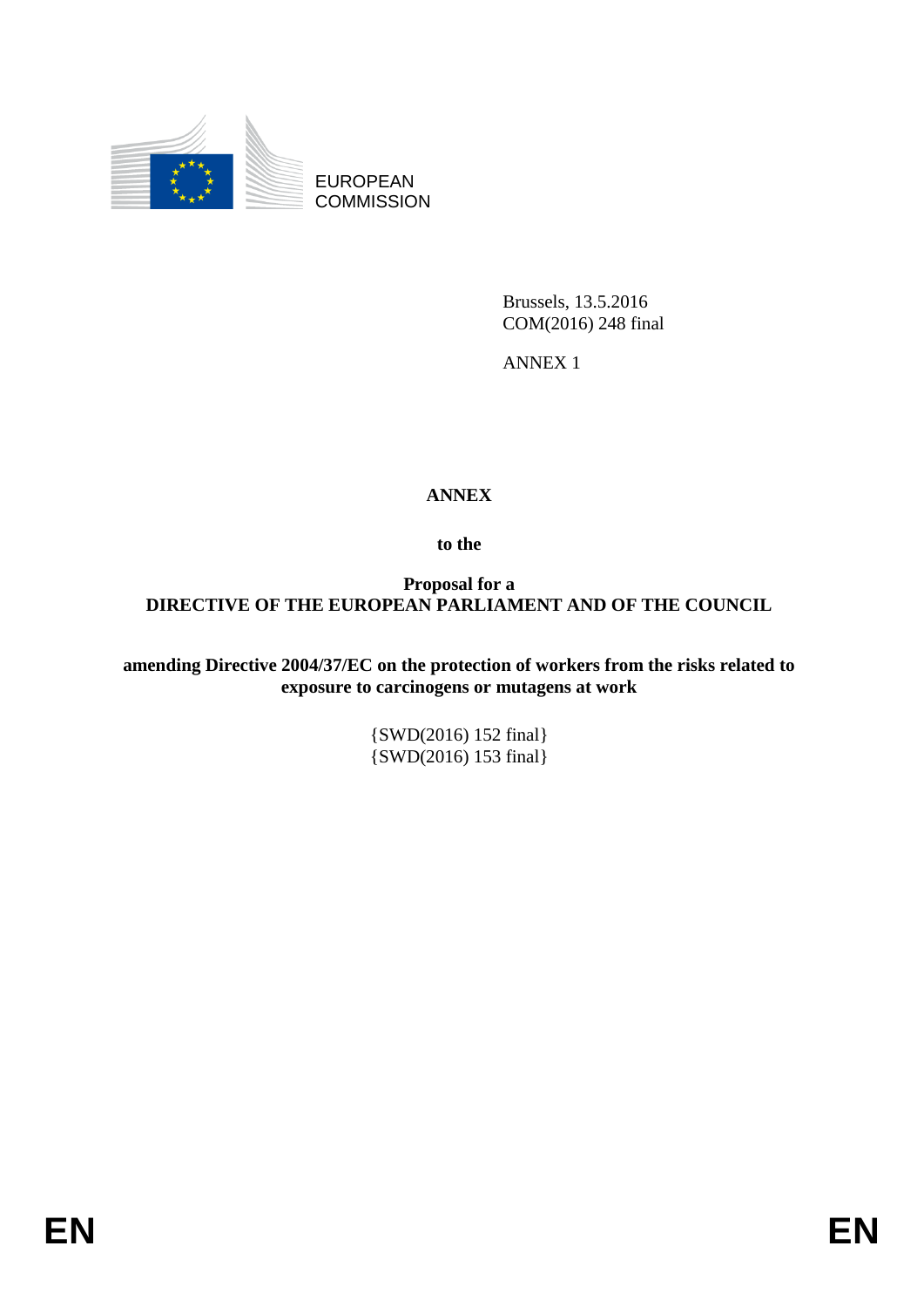#### **ANNEX**

### **"Annex III: Limit values and other directly related provisions (Article 16)**

### **A. LIMIT VALUES FOR OCCUPATIONAL EXPOSURE**

|                | CAS No EC No $(2)$ | <b>NAME OF AGENT</b>                                                                                                                   | <b>LIMIT VALUES</b> $(^3)$ |                    |            | <b>Notation</b> $(4)$ |
|----------------|--------------------|----------------------------------------------------------------------------------------------------------------------------------------|----------------------------|--------------------|------------|-----------------------|
| $\binom{1}{ }$ |                    |                                                                                                                                        | $mg/m^3(^5)$               | ppm $\binom{6}{1}$ | $f/ml(^7)$ |                       |
|                |                    | Hardwood dusts                                                                                                                         | 3 <sup>8</sup>             |                    |            |                       |
|                |                    | Chromium (VI)<br>compounds which<br>are carcinogens<br>within the meaning<br>of Article 2 (a) (i) of<br>the Directive<br>(as Chromium) | 0,025                      |                    |            |                       |
|                |                    | <b>Refractory Ceramic</b><br>Fibres<br>which are<br>carcinogens within<br>the meaning of<br>Article 2 (a) (i) of the<br>Directive      |                            |                    | 0,3        |                       |
|                |                    | Respirable<br>Crystalline Silica<br>Dust                                                                                               | 0,1 <sup>9</sup>           |                    |            |                       |
| $71-43-2$      | 200-753-7          | Benzene                                                                                                                                | 3,25                       | $\mathbf{1}$       |            | skin                  |
| $75-01-4$      | 200-831-0          | Vinyl chloride<br>monomer                                                                                                              | 2,6                        | $\mathbf{1}$       |            |                       |
| $75 - 21 - 8$  | 200-849-9          | Ethylene oxide                                                                                                                         | 1,8                        | $\mathbf{1}$       |            | skin                  |

 $\mathbf{1}$ <sup>1</sup> CAS No: Chemical Abstract Service Registry Number.<br><sup>2</sup> EC Ne is EINEGS ELINGS as NLD is the official

<sup>2</sup> EC No, i.e. EINECS, ELINCS or NLP, is the official number of the substance within the European Union, as defined in section 1.1.1.2 in Annex VI, Part 1, of Regulation (EC) No 1272/2008.

<sup>&</sup>lt;sup>3</sup><br>Measured or calculated in relation to a reference period of eight hours.

<sup>4</sup> Substantial contribution to the total body burden via dermal exposure possible.

<sup>&</sup>lt;sup>5</sup> mg/m<sup>3</sup> = milligrams per cubic metre of air at 20°C and 101,3 kPa (760 mm mercury pressure).

<sup>6</sup> ppm = parts per million by volume in air  ${\text{ (ml/m)}^3}$ .

<sup>7</sup>  $f/ml = fibres per millilitre.$ 

<sup>8</sup> Inhalable fraction: if hardwood dusts are mixed with other wood dusts, the limit value shall apply to all wood dusts present in that mixture.

<sup>&</sup>lt;sup>9</sup> Respirable fraction.